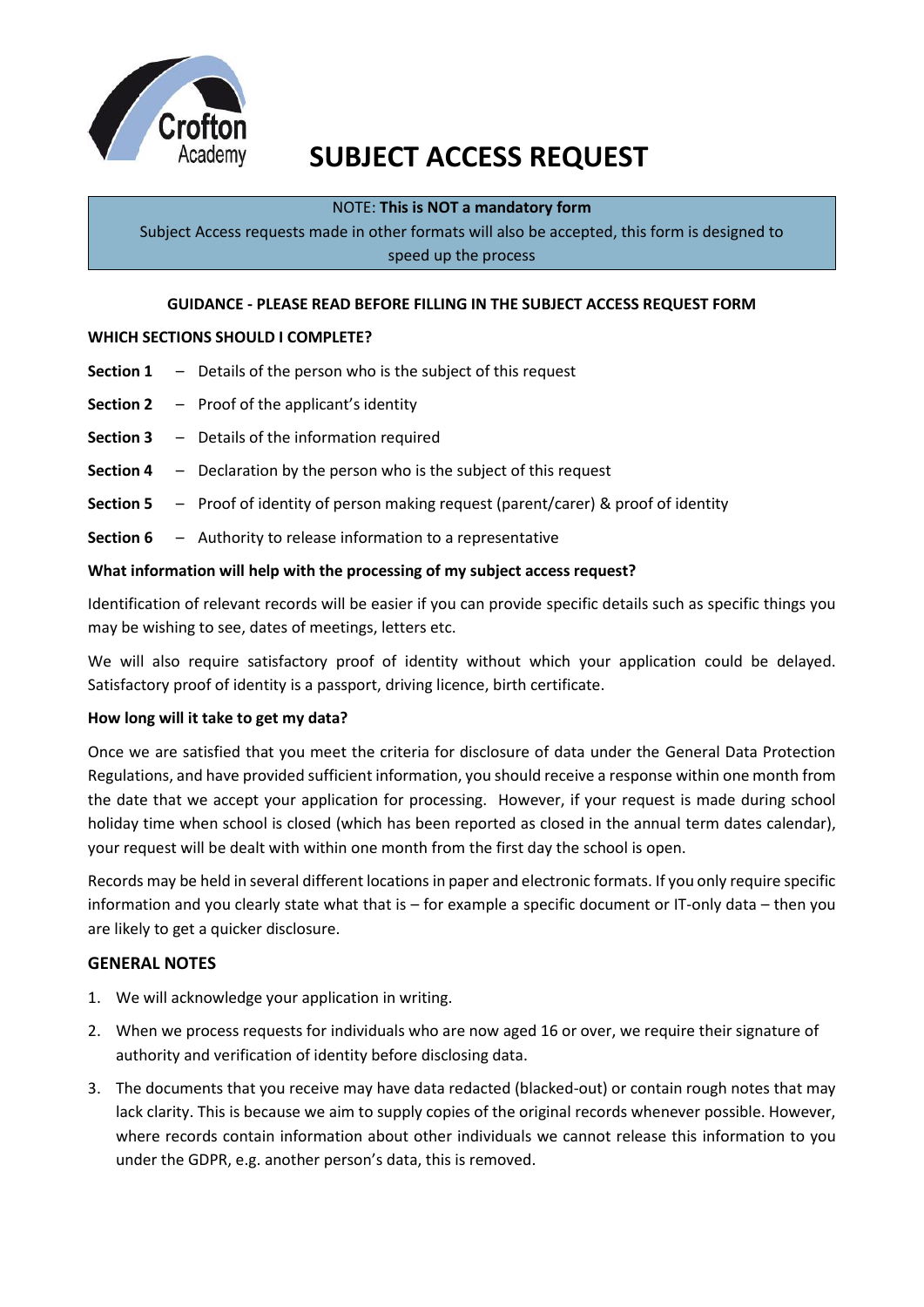4. We will not disclose information by fax or telephone. Disclosure by post is usually made by first class post to the address you provide in section 1 or in person.

## **CHECKLIST**

- Have you completed all relevant sections of the form?
- If you are submitting the form yourself, have you signed the form at Section 4?
- If you are signing as a parent/carer of a child under 16, have you provided a photocopy of their full birth certificate, photocopies of any court orders and proof of your identity?
- Have you signed the declaration in Section 4?
- Have you provided as much information as possible to enable us to find the data you require?

## **Please send your completed form and proof of identity**

**to:**

Andrea Hewson Crofton Academy High Street Crofton WAKEFIELD WF4 1NF

Tel: 01924 862985

Email: andrea.hewson@croftonacademy.org.uk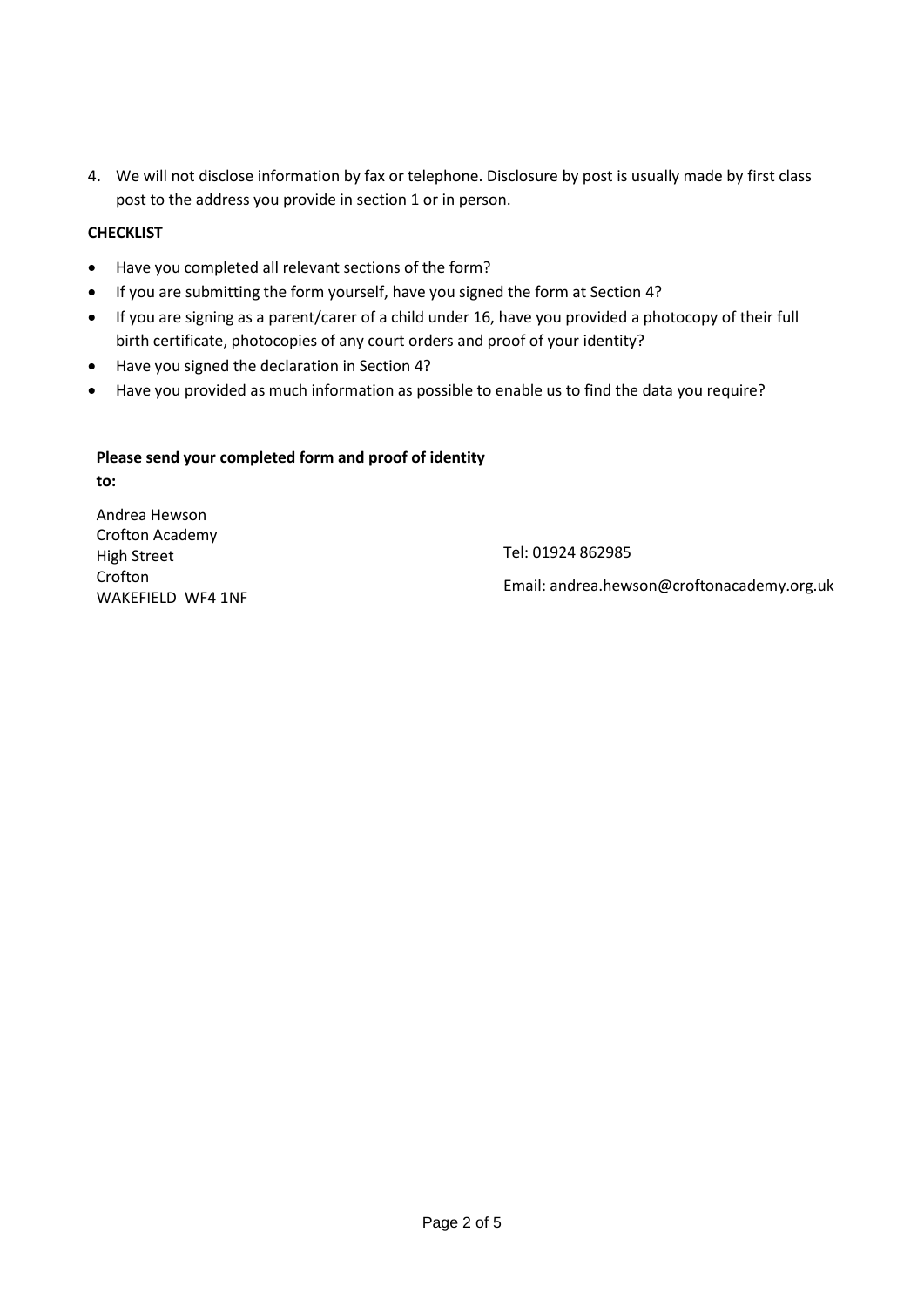| <b>SECTION 1 - APPLICANT DETAILS</b> |                                       |
|--------------------------------------|---------------------------------------|
| Forename(s):                         |                                       |
| Surname:                             |                                       |
| Preferred Name:                      |                                       |
| Other name(s) known by:              |                                       |
| Date of Birth (dd/mm/yyyy):          | //<br>Male $\Box$<br>or Female $\Box$ |
| Date of Leaving (if<br>applicable):  | //                                    |
| <b>Current Address:</b>              |                                       |
| Postcode                             |                                       |
| Daytime Telephone No:                |                                       |
| Email Address:                       |                                       |
| Previous Address (if<br>applicable): |                                       |
| Postcode:                            |                                       |

#### **SECTION 2 – PROOF OF THE APPLICANT'S IDENTITY**

In order to prove the applicant's identity, we need to see copies of two pieces of identification.

## **Please DO NOT send an original passport, driving licence or identity card**

| Passport/Travel Document                              | A letter/report sent to you by the school |  |
|-------------------------------------------------------|-------------------------------------------|--|
| Photo driving licence <sup>1</sup> (where applicable) | Child under 16 : Full birth certificate   |  |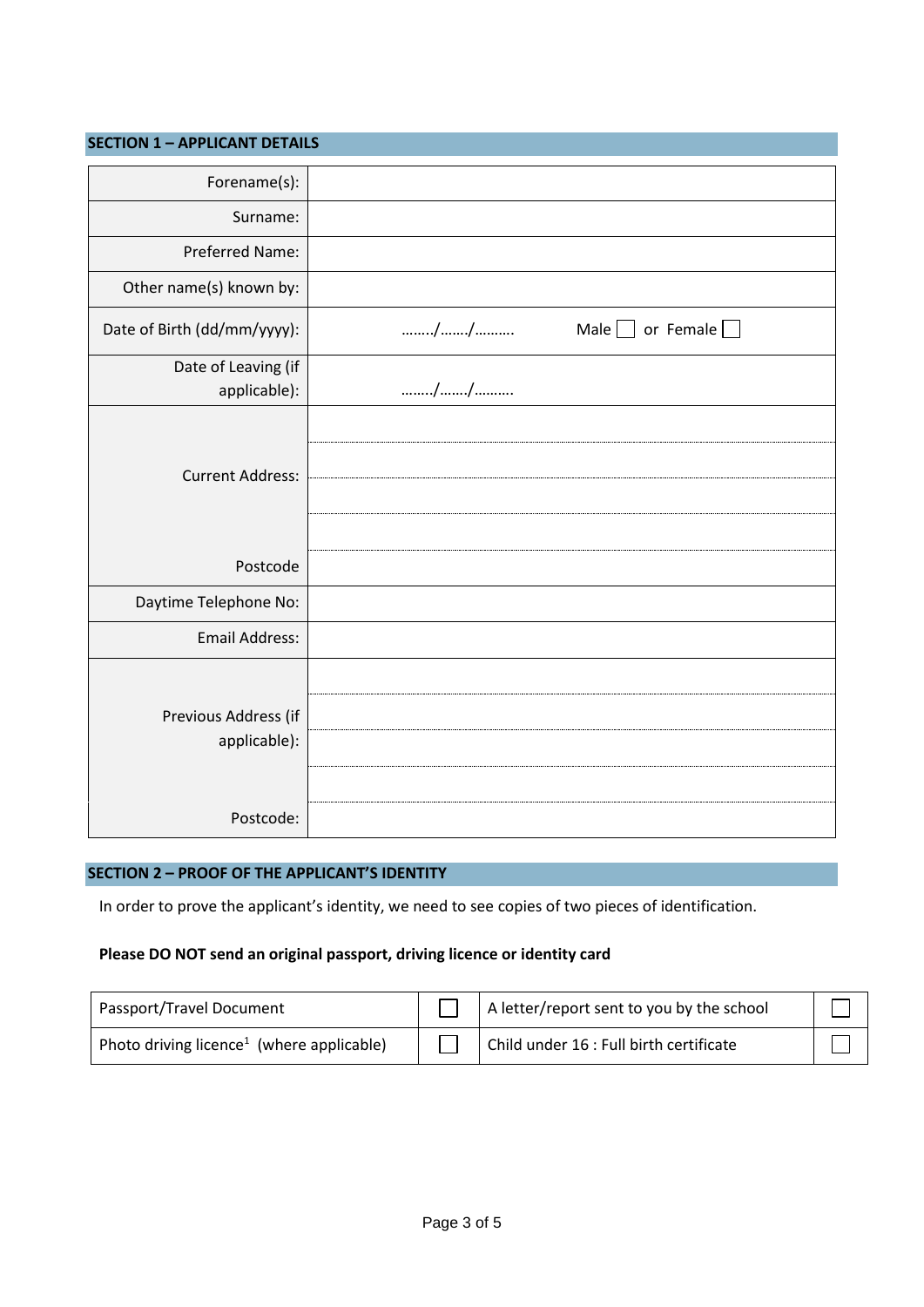## **SECTION 3 – DETAILS OF INFORMATION REQUIRED**

Please use this space to give us any details about the information you are requesting, for example by stating specific information you require (use extra sheets if necessary):

 $<sup>1</sup>$  ex-pupil only who has reached 17 years +</sup>

 $2$  for parent/carer applying on behalf of pupil only or ex-pupils over 17 years of age

#### **SECTION 4 – DECLARATION**

The information which I have supplied in this application is correct, and I am the person to whom it relates or a representative acting on his/her behalf.

| Signature of Applicant: | Date: |
|-------------------------|-------|
|-------------------------|-------|